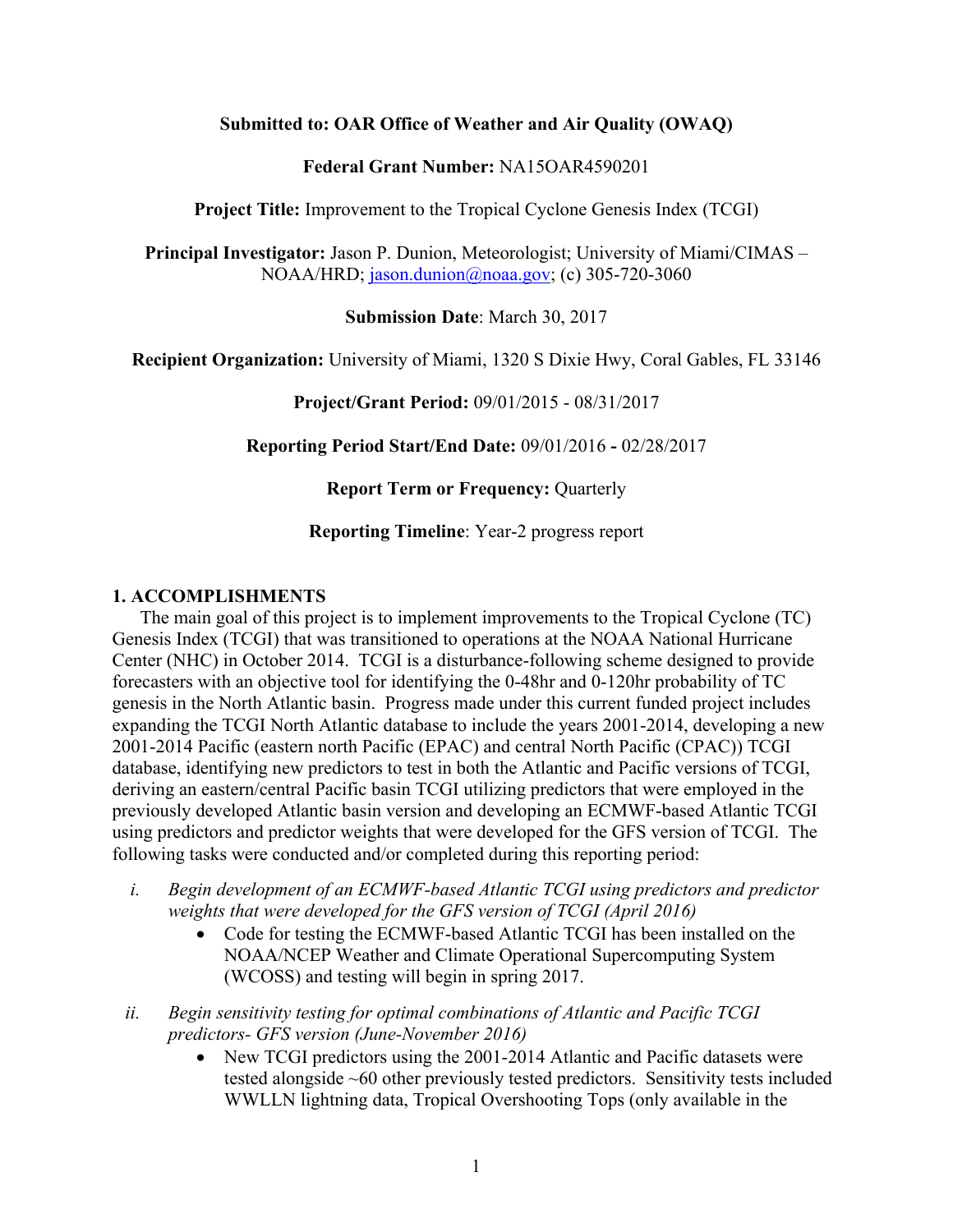Atlantic), and several GFS-based predictors: (1) relative humidity (850-600 hPa and 1000-925 hPa), (2) moisture convergence at 850 hPa, (3) vertical wind shear magnitude and direction for the 850-500 hPa layer, (4) generalized vertical wind shear from 1000-100 hPa, and (5) vorticity x divergence at 850 hPa.

- All area-averaged predictors were calculated using the original TCGI 0-500 km search radius, as well as a smaller 0-200 km search radius. Although dependent dataset tests using the 0-200 km search radius produced superior statistics (relative to 0-500 km) for 0-48 hr TCGI forecasts, this dependent test benefitted "perfect prog forecasts" (i.e. tropical disturbance positions were known throughout the storm lifecycle), which is not representative of real-time operations. Simulated real-time testing for the years 2013-2015 indicated that TCGI had significantly less skill when the 0-200 km search radius was utilized and is likely related to track forecast uncertainty inherent in weak tropical disturbances. The skill of 0-48 hr TCGI forecasts that use both 0-300 km and 0- 400 km predictor search radii will be examined in April and May 2017 to determine the optimal predictor search radius for 0-48 hr and 0-120 hr TCGI forecasts.
- Sensitivity tests were conducted to identify the optimal combination of predictors for the expanded version of the Atlantic TCGI and new Pacific TCGI. These 6 optimal predictors calculated using the 0-500 km search radius are highlighted in Fig. 1 and will be used for both the Atlantic and Pacific versions of TCGI. Figure 2 shows the Brier Skill Score for the current operational and new versions of the Atlantic and Pacific versions of TCGI.



• This project deliverable is nearing completion and is anticipated to completed by May 2017 (~95% complete).

Fig. 1: Relative predictor weights for the expanded 2001-2014 Atlantic (left) and new Pacific (right) versions of TCGI. The 0-48 hr predictor weights are shown in blue (Atlantic TCGI) and green (Pacific TCGI) and the 0-120 hr predictor weights are shown in red (Atlantic TCGI) and orange (Pacific TCGI). Predictors include: 850 hPa divergence (DVG), 850 hPa relative vorticity (Rel Vor), Dvorak T-number (TNum), 200-850 hPa vertical wind shear (Shear), 925-1000 hPa relative humidity (RH), and GOES water vapor pixels <-40°C (GOES IR). Weights are based on the current 0-500 km predictor search radii that is used in the operational version of TCGI.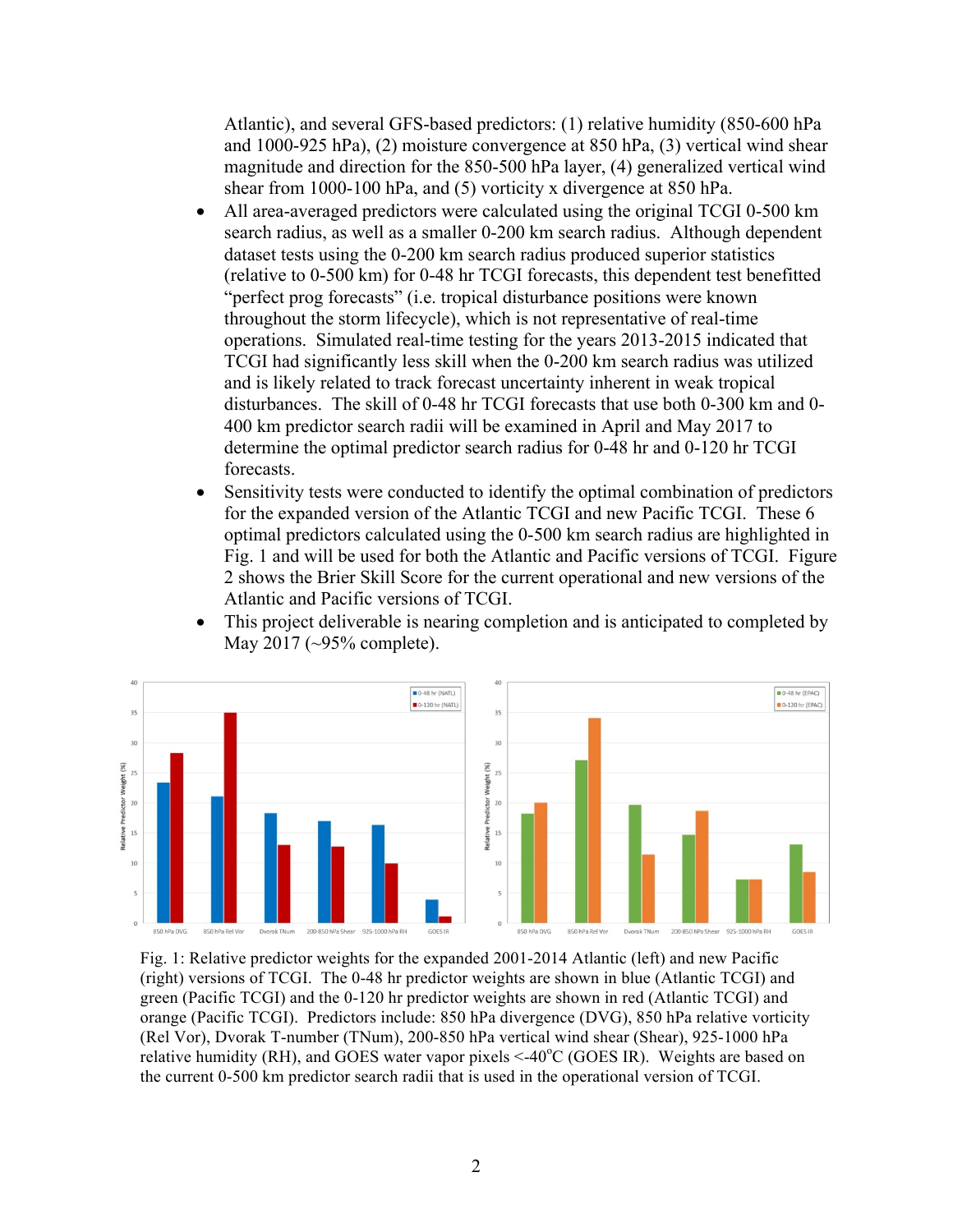

Fig. 2: Brier Skill Score (relatively to climatology) for the operational version of TCGI (Old TCGI) and the newly developed version of TCGI (2017 TCGI) for the Atlantic (left) and Pacific (right) for the 2001-2014 developmental samples.

- iii. *Present year-2 results at the 71st Tropical Cyclone Operations and Research Forum (March 2017)*
	- PI Dunion presented a project update at the TCORF in Miami, FL 14-16 March 2017
	- Dunion, J.P., J. Kaplan, A. Schumacher, J. Cossuth, P.A. Leighton, and K. Musgrave, 2017: Improvement to the Tropical Cyclone Genesis Index (TCGI). Preprints, *71st TCORF Conf.,* Miami, FL. NOAA OFCM (Available online at http://www.ofcm.gov/meetings/TCORF/ihc17/2017presentations.htm]

The proposed deliverables listed above (i-iii) are either completed or on track for completion in the next 1-2 months. This project is in the developmental year-2 phase and no training or professional development efforts apply to this reporting period. The code for producing the deliverable of this project (an upgraded GFS-based TCGI for the North Atlantic, a new GFS-based TCGI for the Pacific, and a new ECMWF-based based TCGI for the North Atlantic) in on track to be turned over to NOAA in August 2017 at which time it can disseminated to NOAA NHC. Current plans include completing deliverable ii and beginning to work on the remaining set of project deliverables:

| May-Aug 2017 Perform real-time tests of 0-48 and 0-120 h Atlantic and Pacific TCGI (GFS |
|-----------------------------------------------------------------------------------------|
| version) on NESDIS computers at CIRA with output being made available                   |
| online at: http://rammb.cira.colostate.edu/realtime_data/nhc/tcgi/                      |
| Perform real-time tests of 0-48 and 0-120 h Atlantic and Pacific TCGI                   |
| (ECMWF version) at NHC (requires computing and IT support from NHC)                     |
| May-Aug 2017 Finish development/evaluation of prototype ECMWF-based Atlantic TCGI       |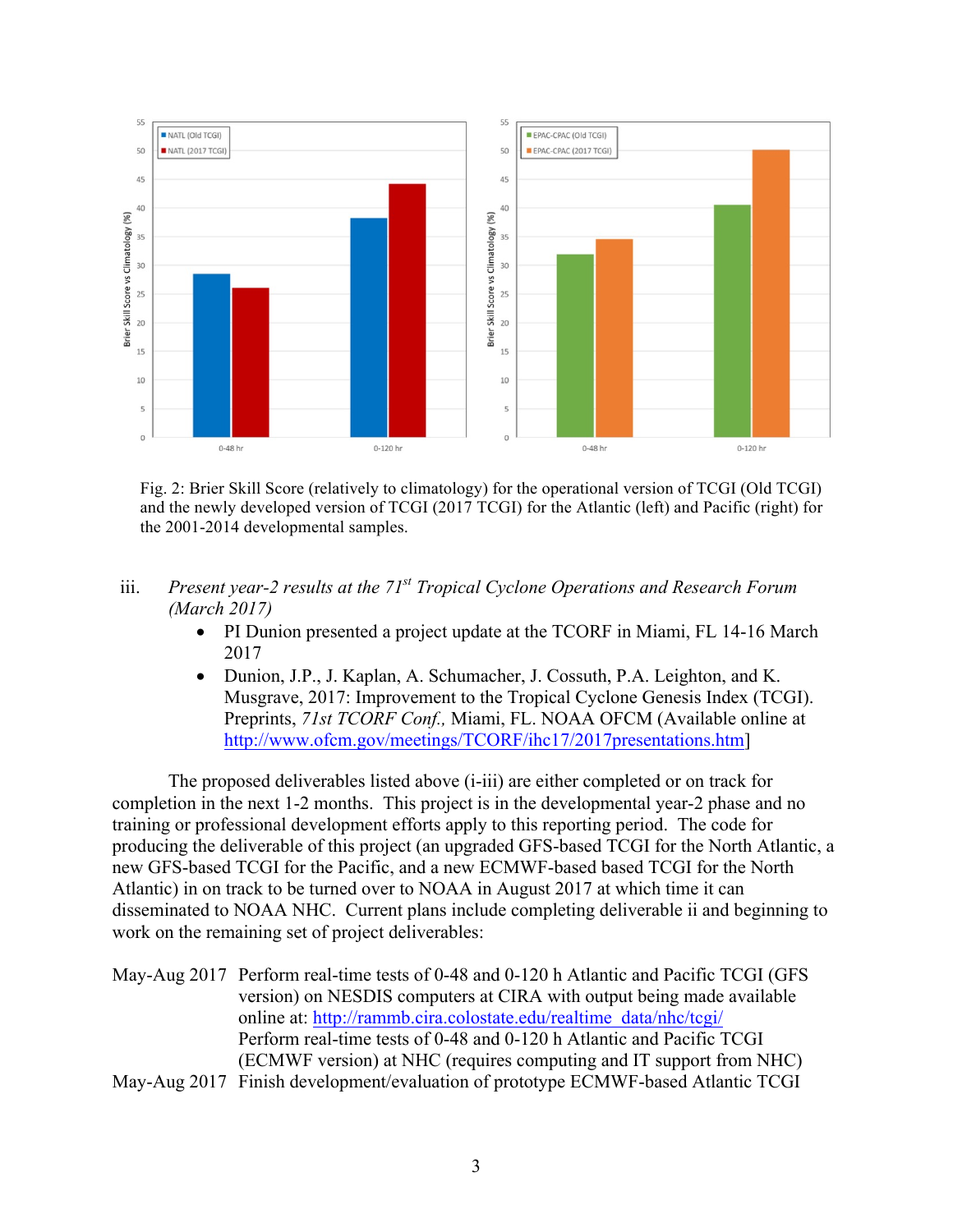May-Aug 2017 Work with IT personnel at NOAA NHC to establish a means to more efficiently access real-time NOAA TAFB Dvorak fix information. This will help ensure increased reliability of real-time TCGI forecasts for use by NHC forecasters. Aug 2017 Final code for running both the Atlantic and Pacific TCGI on operational NCEP computers will be provided to NHC/NCEP IT personnel if the project is accepted for operational transition.

# **2. PRODUCTS**

Efforts related to this project's current reporting period have produced the following:

- a. Conference Papers & Presentations
	- Dunion, J.P., J. Kaplan, A.B. Schumacher, J. Cossuth, K.D. Musgrave, and P. Leighton, 2017: Improvements to the Tropical Cyclone Genesis Index (TCGI). *71st Tropical Cyclone Operations and Research Forum*, Miami, FL, Office of Fed. Coord. For Meteor. Services and Supporting Research, NOAA. http://www.ofcm.gov/meetings/TCORF/tcorf.htm
	- Dunion, J.P., J. Kaplan, A. B. Schumacher, J. Cossuth, K.D. Musgrave, and P. Leighton, 2016: The Tropical Cyclone Genesis Index (TCGI), *32nd Amer. Meteor. Soc. Conf. on Hurricanes and Tropical Meteor.,* San Juan, Puerto Rico. https://ams.confex.com/ams/32Hurr/webprogram/start.html
- b. Real-Time TCGI Website (hosted by the Colorado State University-CIRA):
	- http://rammb.cira.colostate.edu/projects/tc\_genesis/
- c. 2001-2014 Tropical Disturbance Database for the Atlantic and Pacific
	- An updated tropical disturbance database for the North Atlantic spanning the years 2001-2014 has been developed under this project.
	- A new tropical disturbance database for the central and eastern North Pacific spanning the years 2001-2014 has been developed under this project.
- d. Software for Analyzing Tropical Cyclone Genesis in Atlantic and Pacific
	- New software has been developed to analyze important tropical cyclone inner core and environmental predictors for forecasting tropical cyclone genesis.
	- Algorithms have been developed to analyze the 2001-2014 Atlantic and Pacific databases and will be incorporated into the upgraded (new) TCGI for the Atlantic (Pacific).

# **3. PARTICIPANTS & OTHER COLLABORATING ORGANIZATIONS**

The following team members have contributed to this project (no changes to senior/key project personnel has occurred since the last reporting period and only the personnel and institutions listed below have been involved in the project during this reporting period): **PI:**

Jason Dunion, University of Miami/CIMAS – NOAA/AOML/HRD, jason.dunion@noaa.gov **Co-PIs:**

John Kaplan, NOAA/AOML/Hurricane Research Division, john.kaplan@noaa.gov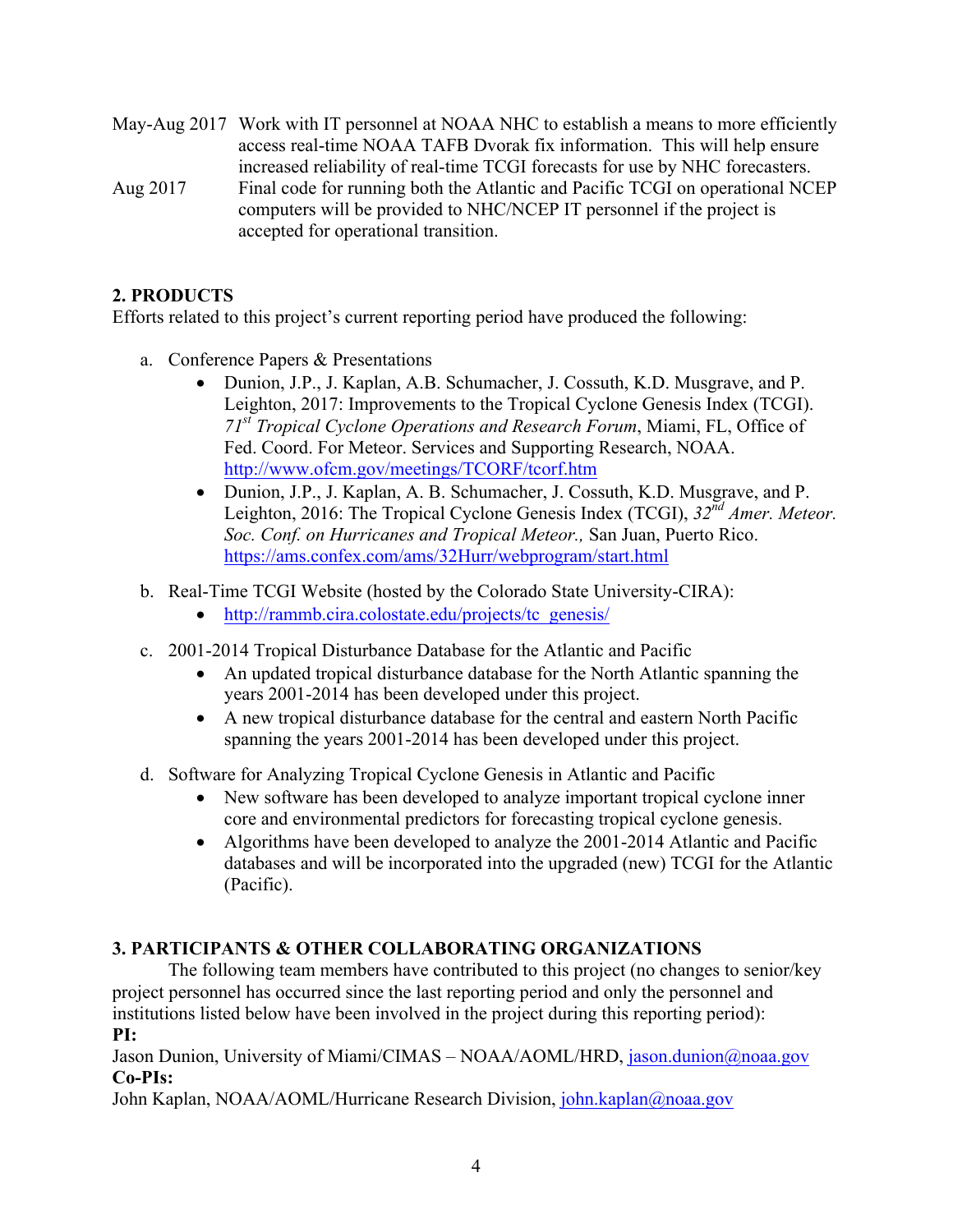Andrea Schumacher, Colorado State University/CIRA, schumacher@cira.colostate.edu Joshua Cossuth, Naval Research Laboratory-Monterey, Joshua.Cossuth.ctr@nrlmry.navy.mil

#### **Co-Is:**

Paul Leighton, NOAA/AOML/Hurricane Research Division, paul.leighton@noaa.gov Kate Musgrave, Colorado State University/CIRA, Kate.Musgrave@colostate.edu

The following lists the tasks outlined in Sec. 1 and the project team members who contributed to those efforts:

- Task i: Co-PI Schumacher and Co-I Musgrave
- Task ii: PI Dunion and Co-PI Kaplan
- Task iii: PI Dunion

## **4. IMPACT**

This project is in the developmental year-2 phase the important NOAA-identified impacts for this reporting period do not apply. None of this project's awarded budget has been spent in a foreign country.

### **5. CHANGES/PROBLEMS**

No changes to the methodology and approach for this project have been made for this reporting period. Project timelines and budget are on track and future changes are not anticipated.

### **6. SPECIAL REPORTING REQUIREMENTS**

The readiness level for this reporting period is estimated to be RL4 to RL5. Upcoming efforts in spring 2017 will elevate the project to RL6 to RL7. The following outlines test plans for this USWRP-supported testbed project:

- *I. What concepts/techniques will be tested? What is the scope of testing (what will be tested, what won't be tested)?*
	- TC genesis forecasts from the new GFS model-based (and ECMWF model-based) Atlantic and Pacific versions of TCGI will be tested in real-time on the NOAA/NCEP WCOSS computer.
- *II. How will they be tested? What tasks (processes and procedures) and activities will be performed, what preparatory work has to happen to make it ready for testing, and what will occur during the experimental testing?*
	- The new Atlantic and Pacific versions of TCGI will be run in a parallel real-time mode to the current operational version of TCGI. The computer code for the new TCGI has been installed on WCOSS. Project personnel will visit NOAA NHC in the late spring to test and implement the new code, at which time it will be ready for real-time testing.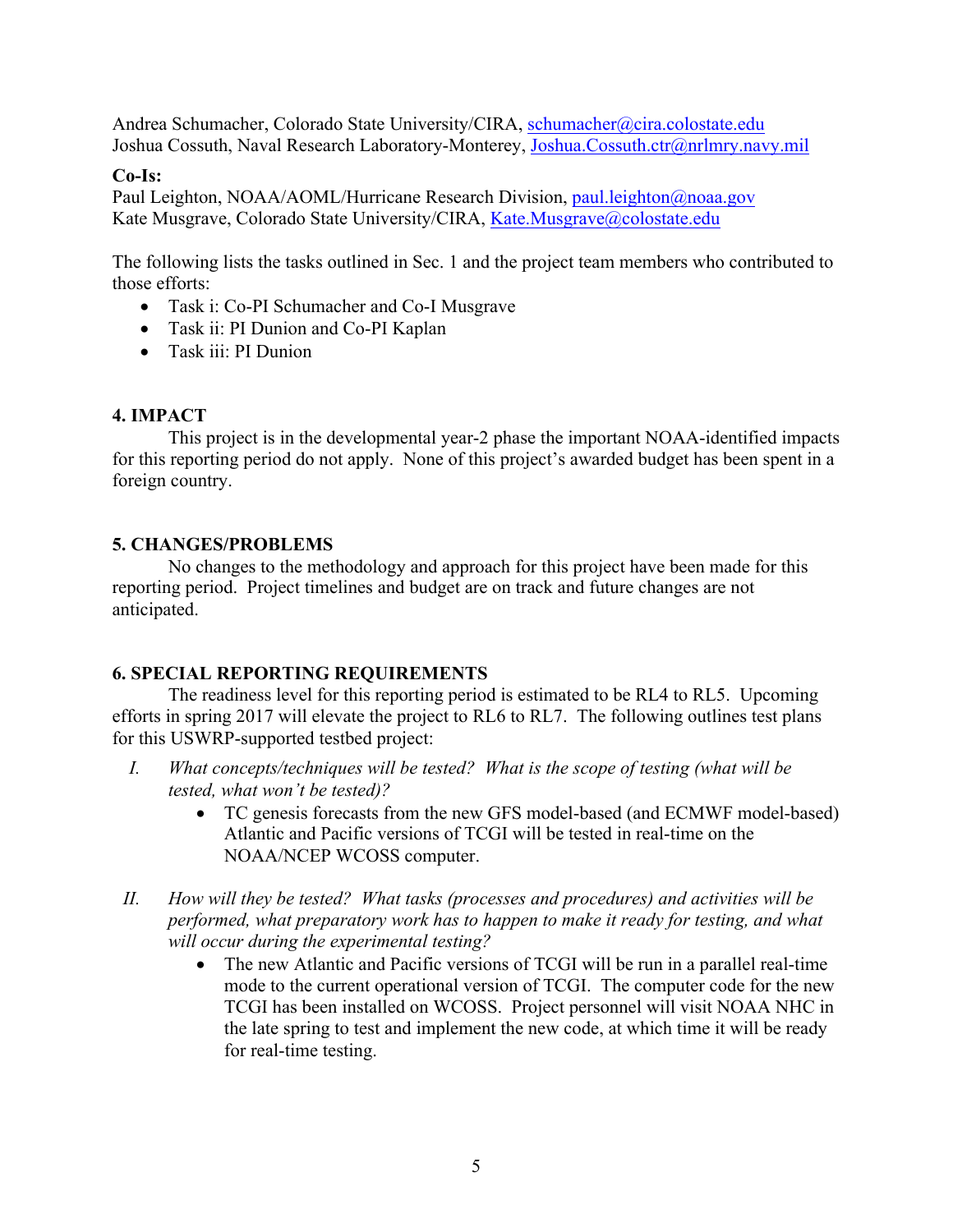- *III. When will it be tested? What are schedules and milestones for all tasks described in section II that need to occur leading up to testing, during testing, and after testing?*
	- Testing and evaluation of the new TCGI code will be conducted in the May-August 2017 timeframe. We anticipate that real-time runs of the new TCGI will first be available in the late June to early July 2017 timeframe, at which time evaluation of the new TCGI real-time runs will begin.
- *IV. Where will it be tested? Will it be done at the PI location or a NOAA location?*
	- The new TCGI will be run in parallel on both the NOAA/NCEP WCOSS computer and on servers at the Cooperative Institute for Research in the Atmosphere. Project personnel will test and evaluate TCGI on both computing systems.
- *V. Who are the key stakeholders involved in testing (PIs, testbed support staff, testbed manager, forecasters, etc.)? Briefly what are their roles and responsibilities?*
	- The entire project team will be involved in testing and evaluating the new TCGI. Feedback from this project's NHC points of contact are also vital and they will be included in the testing and evaluation process. Some support/input from IT personnel at NOAA NHC may also be required to ensure that the ECMWF model data is available in real-time for use in the ECMWF-based Atlantic TCGI.
- *VI. What testing resources will be needed from each participant (hardware, software, data flow, internet connectivity, office space, video teleconferencing, etc.), and who will provide them?*
	- Continued access to the NOAA/NCEP WCOSS system will be required.
- *VII. What are the test goals, performance measures, and success criteria that will need to be achieved at the end of testing to measure and demonstrate success and to advance Readiness Levels?*
	- Real-time availability of TCGI, as well as statistical assessments of TCGI's performance during the 2017 Atlantic and eastern/central North Pacific hurricane seasons will be assessed to demonstrate success and advance the readiness levels.
- *VIII. How will testing results be documented? Describe what information will be included in the test results final report.*
	- Statistics of TCGI's performance during the 2017 Atlantic and eastern/central North Pacific hurricane seasons will be made and will include reliability diagrams and Brier Skill Scores. These results will be included in a final JHT report to NOAA.

# **7. BUDGETARY INFORMATION**

This project's budget is on track and no budget changes are anticipated.